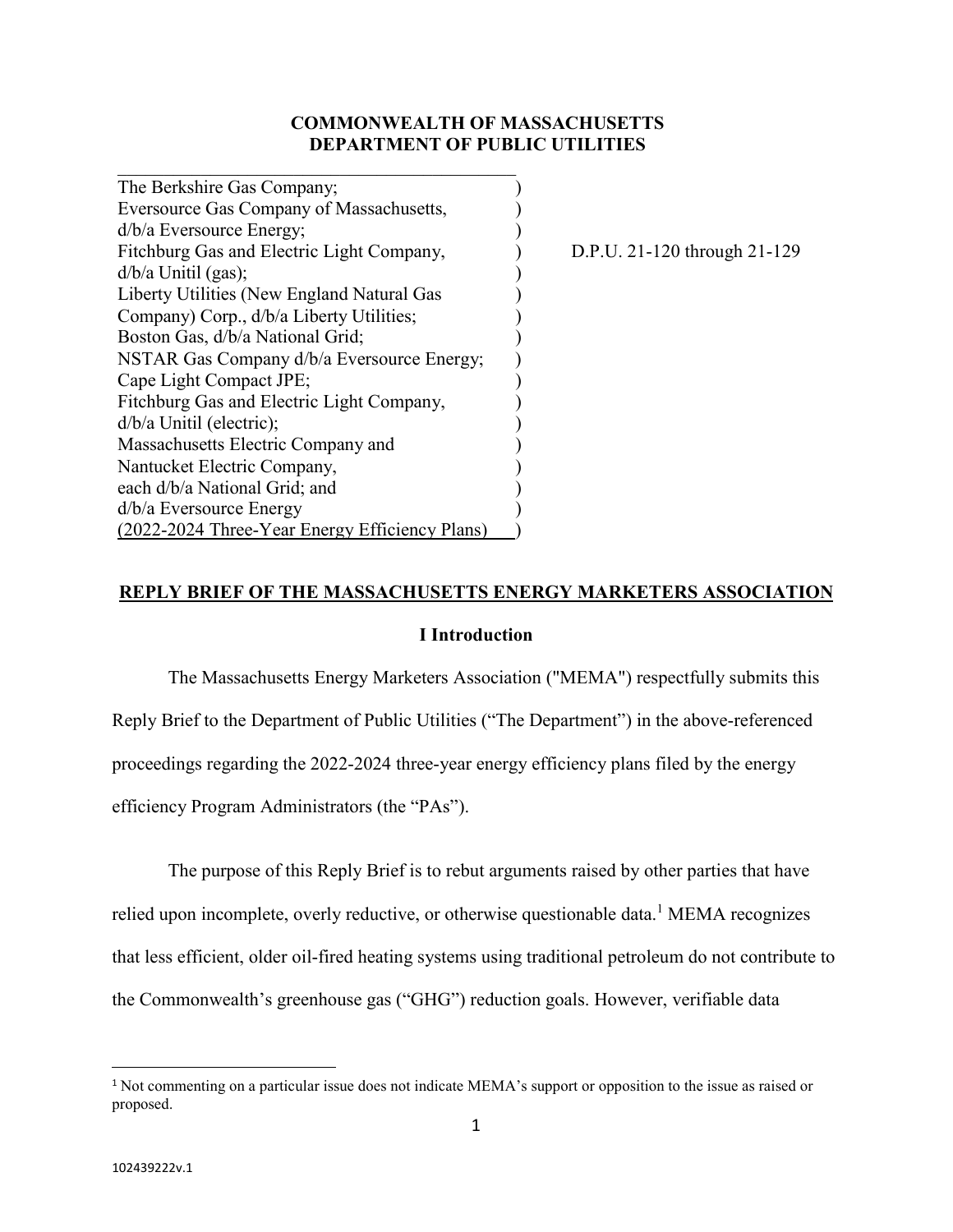discussed in this Reply Brief demonstrates that modern high efficiency heating oil equipment upgrades utilizing renewable biofuel blends can play a vital role in GHG mitigation, significantly reducing fossil fuel use and producing energy cost savings for Massachusetts residents.

### **II Argument**

## **A. Boiler Replacements Continue to Provide Substantial Savings for Massachusetts Residents**

The PAs Initial Brief in this matter provides that "the PAs have also eliminated some incentives for heating equipment that no longer provide significant savings."<sup>2</sup> The brief further states, "oil boilers were removed from the program entirely because there are no savings to claim or opportunities for program intervention."<sup>3</sup> MEMA maintains that this statement is inaccurate.

In his written testimony to The Department, MEMA witness Dr. Tom Butcher with the National Oilheat Research Alliance ("NORA") reported on the results of an oil boiler replacement program supported by NORA in Massachusetts and other Northeast states.<sup>4</sup> Butcher's *Report on Equipment Upgrade Incentive Project* detailed the "analysis of the energy savings associated with the upgrade of 6,412 home heating boiler systems" and 2,101 warm air furnaces from the start of 2021 to present.<sup>5</sup> For oil-fired boilers Butcher found:

*The average savings was found to be 20%. For the 6,412 boiler upgrades done as of the beginning of 2021, the total savings after one year was 1,090,040 gallons, \$3,488,128, and 15,833 tons of greenhouse gas emissions. These savings were extended to 5, 10, and 25 years. Simple payback on the NORA upgrade incentive was found to be about 1 year.<sup>6</sup>*

<sup>2</sup> PA Initial Brief at 35.

<sup>3</sup> Id. at 36.

<sup>4</sup> See Exhibit-MEMA-TB.

<sup>5</sup> Id. at 4.

<sup>6</sup> Id. at 2.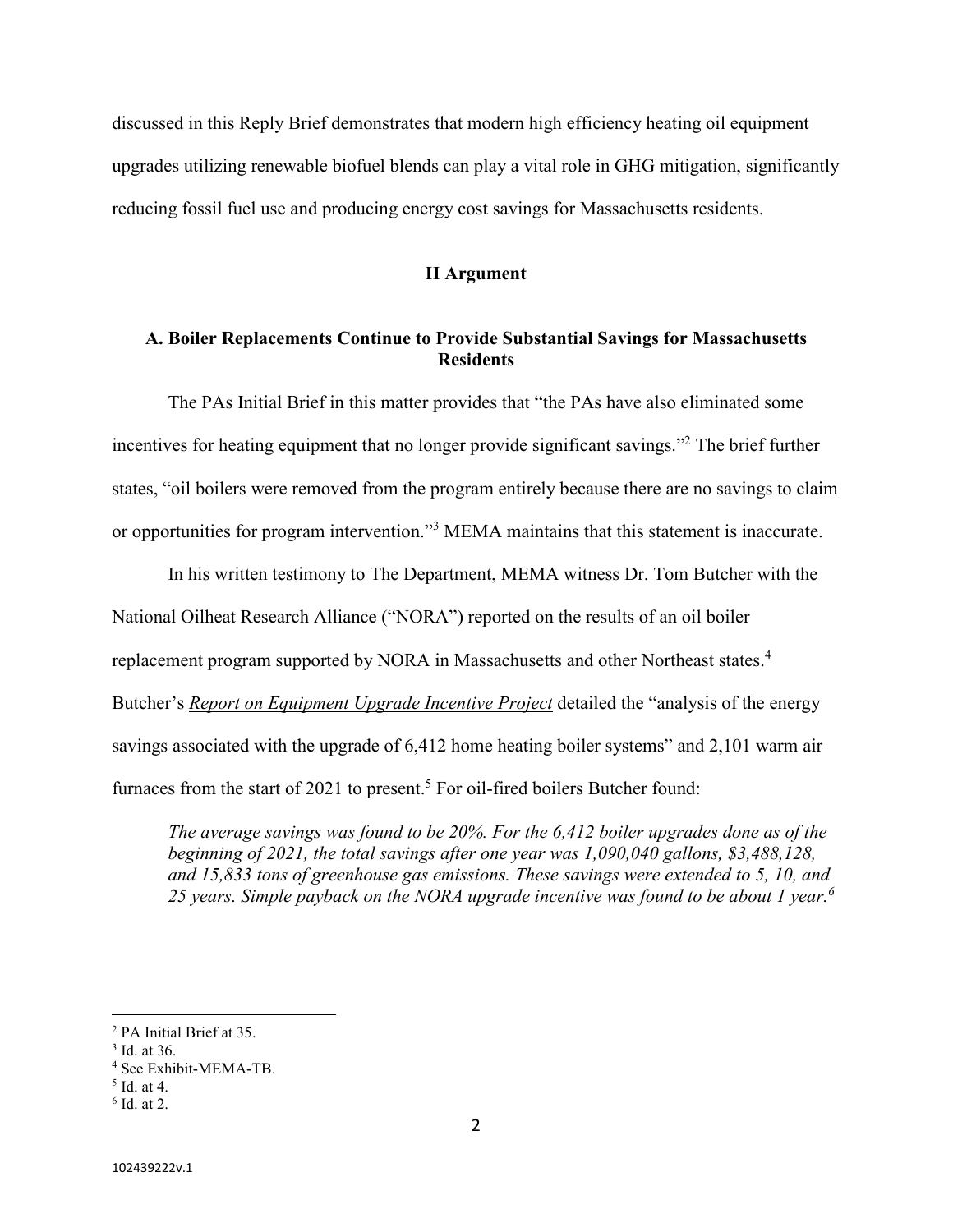Contrary to the PAs position, data clearly shows that the existing heating equipment incentives in the Mass Save program would continue to provide substantial savings to Massachusetts residents.<sup>7</sup> Given that, The Department should not eliminate these valuable incentives.

# **B. Heating Oil Equipment Paired with Currently Available Biofuel Blends Achieves Equal or Greater GHG Savings than Heat Pumps**

In the Department of Energy Resources ("DOER") Initial Brief, DOER states, "efficient electrification is an effective strategy to reduce overall energy usage and GHG emissions for all customers."<sup>8</sup> However, as detailed below, heating oil equipment efficiency measures achieve as much GHG savings (in the range of 20-plus-or minus percent) as cold-climate heat pumps if real-world heat pump performance data and full life-cycle analysis of natural gas used for power generation are considered.<sup>9</sup>

Analysis by electrification advocates typically only recognize onsite CO2 emissions at power plants, when in fact, according to the Argonne National Lab GREET model and the UN Intergovernmental Panel on Climate Change, the CO2 and methane emissions associated with natural gas production and transmission must be incorporated into the total CO2 emissions for electricity. $10$ 

Using life-cycle values for electricity adds another 25 to 30 percent to the CO2 emissions figures for heat pumps.<sup>11</sup> The bar graphs in MEMA testimony filed by Mr. Raymond Albrecht, PE and National Biodiesel Board ("NBB") consultant, shows that much of the savings claimed

<sup>7</sup> See Id.

<sup>8</sup> DOER Initial Brief at 24.

<sup>9</sup> Exhibit-MEMA-RJA at 6.

 $10$  Id. at 4.

 $11$  Id. at 13.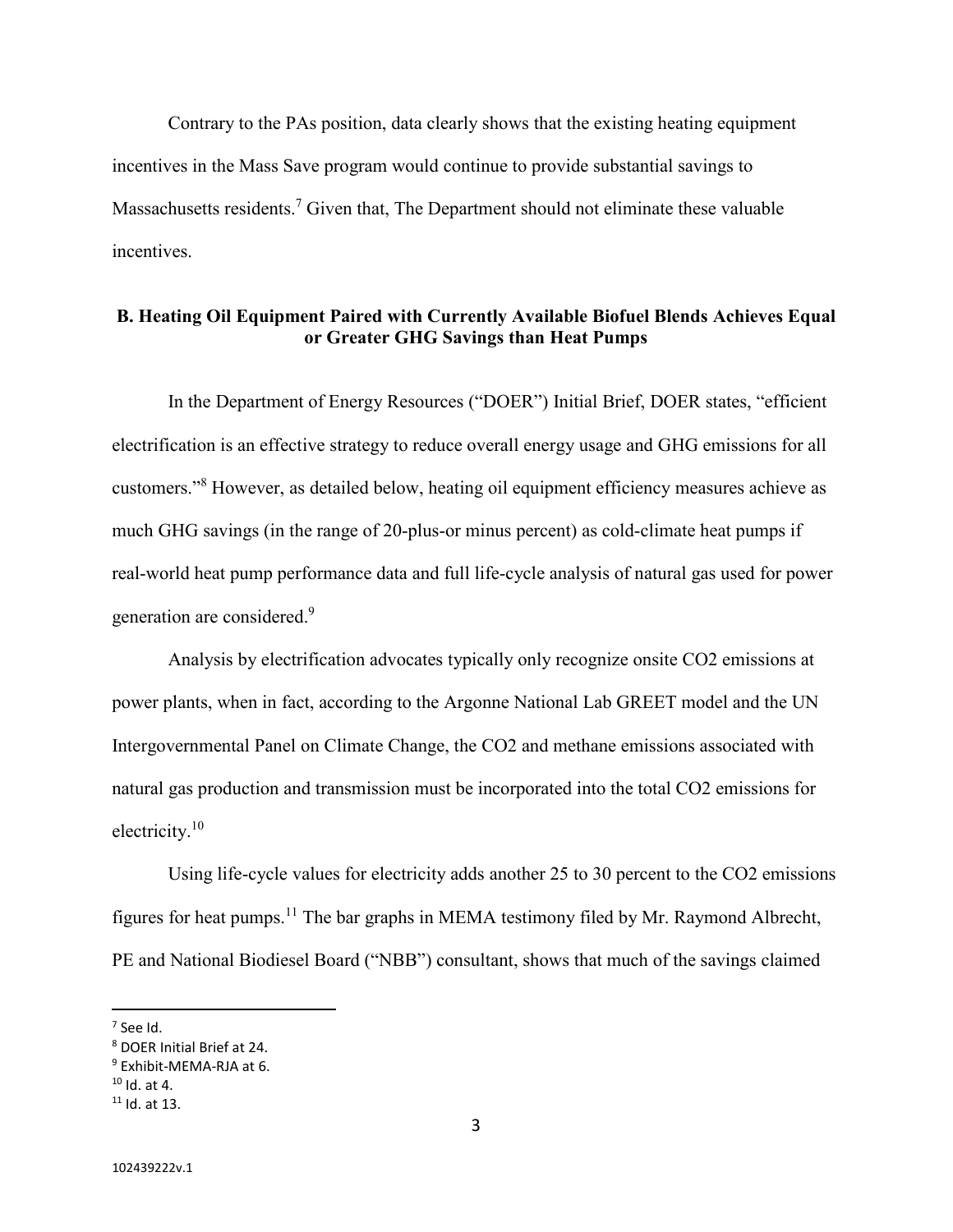from heat pumps will evaporate once the calculations use correct and realistic life cycle analysis methodology.<sup>12</sup> In his written testimony filed by MEMA in this matter, Matt Herman of the NBB stated:

*"With respect to CO2, the International Panel on Climate Change (IPCC), publishes guidelines which support the separate reporting of CO2 resulting from the combustion of biofuels and CO2 resulting from the combustion of fossil fuels. This key distinction arises from the different underlying source of the carbon, which forms the post-combustion carbon dioxide. In the absence of a full, life cycle assessment for bioenergy, it is critically important that the DPU align their reporting of biogenic CO2 with international standard in order to recognize the benefits of displacing fossil fuels with biofuels."<sup>13</sup>*

## Mr. Herman also testified that:

*"The increased use of biodiesel in home heating oil applications not only has significant GHG benefits as noted by researchers across the nation but replacing diesel with biodiesel also results in a dramatic reduction in co-pollutants, sometimes called criteria pollution or tailpipe emissions. In particular, biodiesel can reduce diesel particulate matter emissions in home heating oil applications by 86%. These dramatic reductions can lead to significant health benefits in the form of reduced asthma attacks, avoided work loss days, and reduced cancer risk."<sup>14</sup>*

When evaluating GHG impacts associated with home heating oil, MEMA asks that The

Department consider the "full picture" by considering these other important factors.

Further, MEMA witness Ray Albrecht noted that heat pump advocates in the Northeast mistakenly use average grid mix figures instead of the more sophisticated and accurate marginal emission rates.<sup>15</sup> Average emissions calculations assume that energy policymaking affects all generation sources equally, but this is obviously not the case in reality. As The Department is aware, many sources of power send all the energy they can to the grid at all times, no matter the

 $12$  Id. at 6.

<sup>13</sup> Exhibit-MEMA-MH at 3.

<sup>14</sup> Id. at 4.

<sup>15</sup> Exhibit-MEMA-RJA at 3.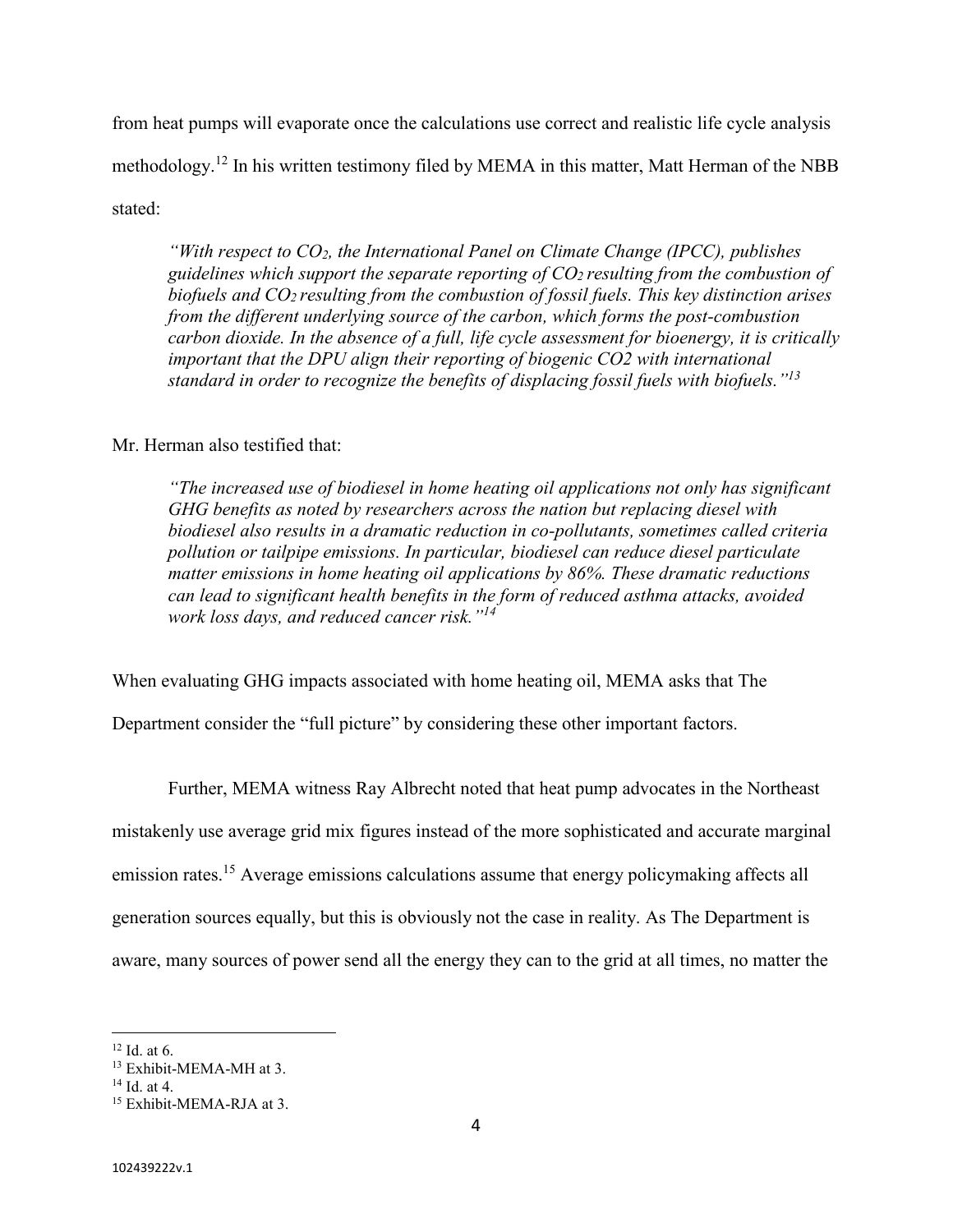level of energy demand. Consequently, an increase or decrease in demand primarily affects the power sources that can scale up or down in response to demand changes.<sup>16</sup> Most often, these are emissions-generating power sources rather than renewable power sources. Unlike average grid mix, marginal grid mix calculations consider which particular power sources will generate more or less emissions if grid demand changes.<sup>17</sup> As shown in Mr. Albrecht's testimony, the increase in heat pumps would primarily result in an increased use of natural gas, oil, and coal.<sup>18</sup> Accordingly, the real emissions impact of increased heat pump use shown by marginal grid mix calculations will be far greater than the simplistic average grid mix figures favored by heat pump advocates.

Mr. Albrecht's testimony included a white paper from the Rocky Mountain Institute, a highly respected environmental organization, which explains in detail why the use of marginal emission rates is necessary when evaluating the impact of major energy policy changes.<sup>19</sup> Recognizing its value, the California Air Resources Board (CARB) requires the use of marginal emission rates in regulatory proceedings. Similarly, when evaluating these emissions issues, MEMA urges The Department to quantify the problem using marginal grid mix figures instead of less accurate average grid mix figures.

Using marginal emissions rates, Mr. Albrecht's testimony shows that GHG emissions for new heat pumps are between 20% and 30% higher than the rudimentary average grid mix figures used by other parties in this matter.<sup>20</sup> As stated *supra*, this is because the increased generation

- <sup>17</sup> Id.
- <sup>18</sup> Id. at 11

 $^{16}$  Id.

<sup>19</sup> Id. at 3  $20$  Id. at 6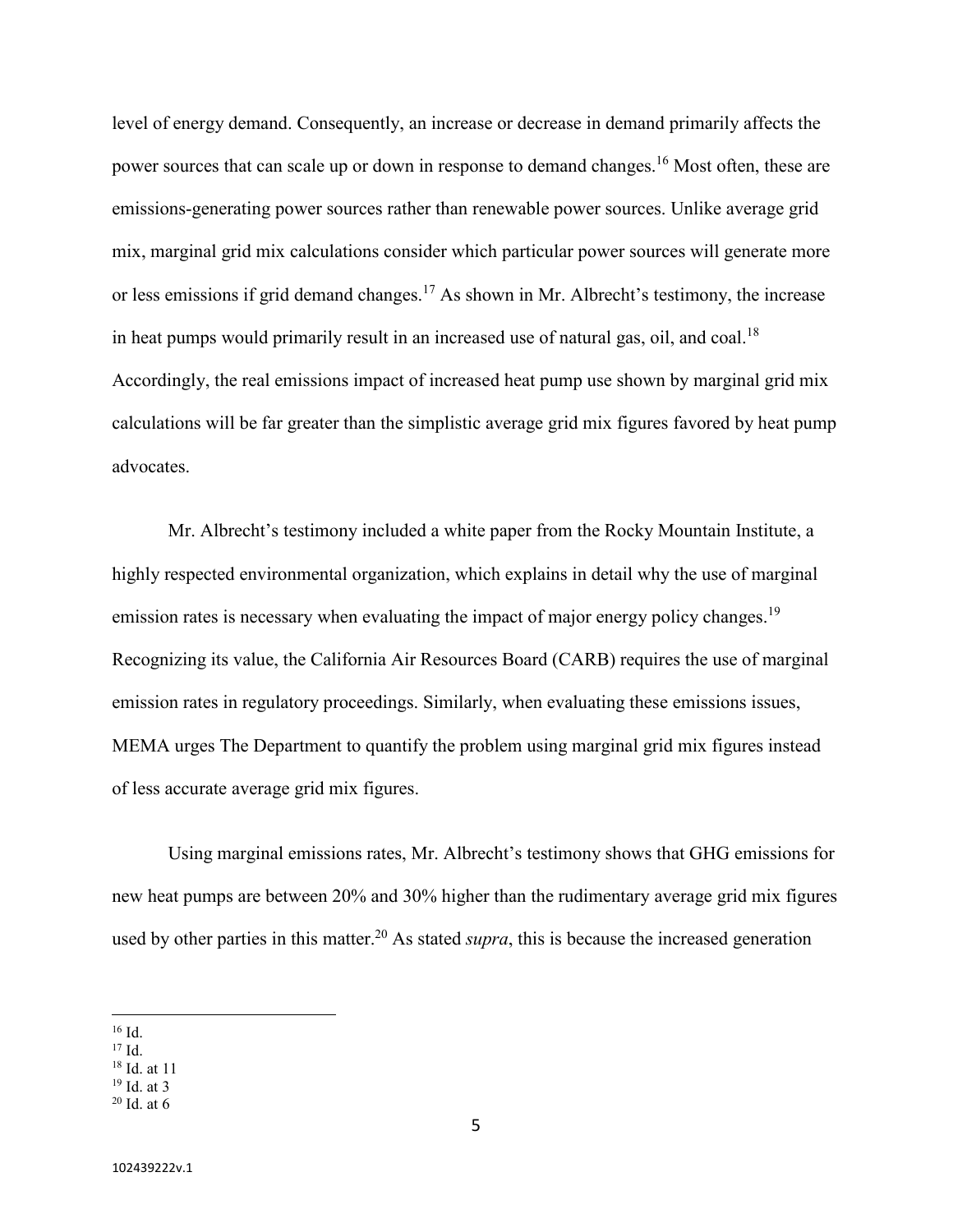required for new heat pumps will predominantly come from natural gas, oil, and coal generation.<sup>21</sup> An average grid mix calculation ignores this fact, but The Department must consider the sources of increased generation that will be required in order to accommodate new heat pumps in Massachusetts.

 Considering the more accurate figures derived from a marginal grid mix analysis, it becomes clear that the remaining GHG savings for heat pumps are actually in the same range as the savings achieved through retrofit oil-fired boiler efficiency measures.<sup>22</sup> The notable difference, however, between heat pumps and liquid fuel-fired boilers becomes that, based on correct marginal emission rate analysis, further GHG reductions from heat pumps will be impeded until renewable power generation reaches the margin. While MEMA commends the Commonwealth for its aggressive implementation of renewable power generation, it will take many years, and likely, multiple decades, for renewable electricity to expand beyond the existing grid load to serve the substantial added grid loads that will result from electrification. On January 6, 2022, for example, ISO New England reported its "fuel mix" contained only 11% "renewables." This is another consideration that MEMA feels should be factored into the Department's analysis of the proposed plan.

Briefs filed by the PAs, DOER, and the Conservation Law Foundation ("CLF") disregard the fact that each of the described measures for oil-fired boilers, including the upgrading of older heating oil boilers and furnaces, and the utilization of renewable biofuel blends of B20 – a 20% blend of biofuel in heating oil – are individually comparable to heat pumps in achieving real-

<sup>21</sup> Id. at 11.

<sup>22</sup> Id. at 12.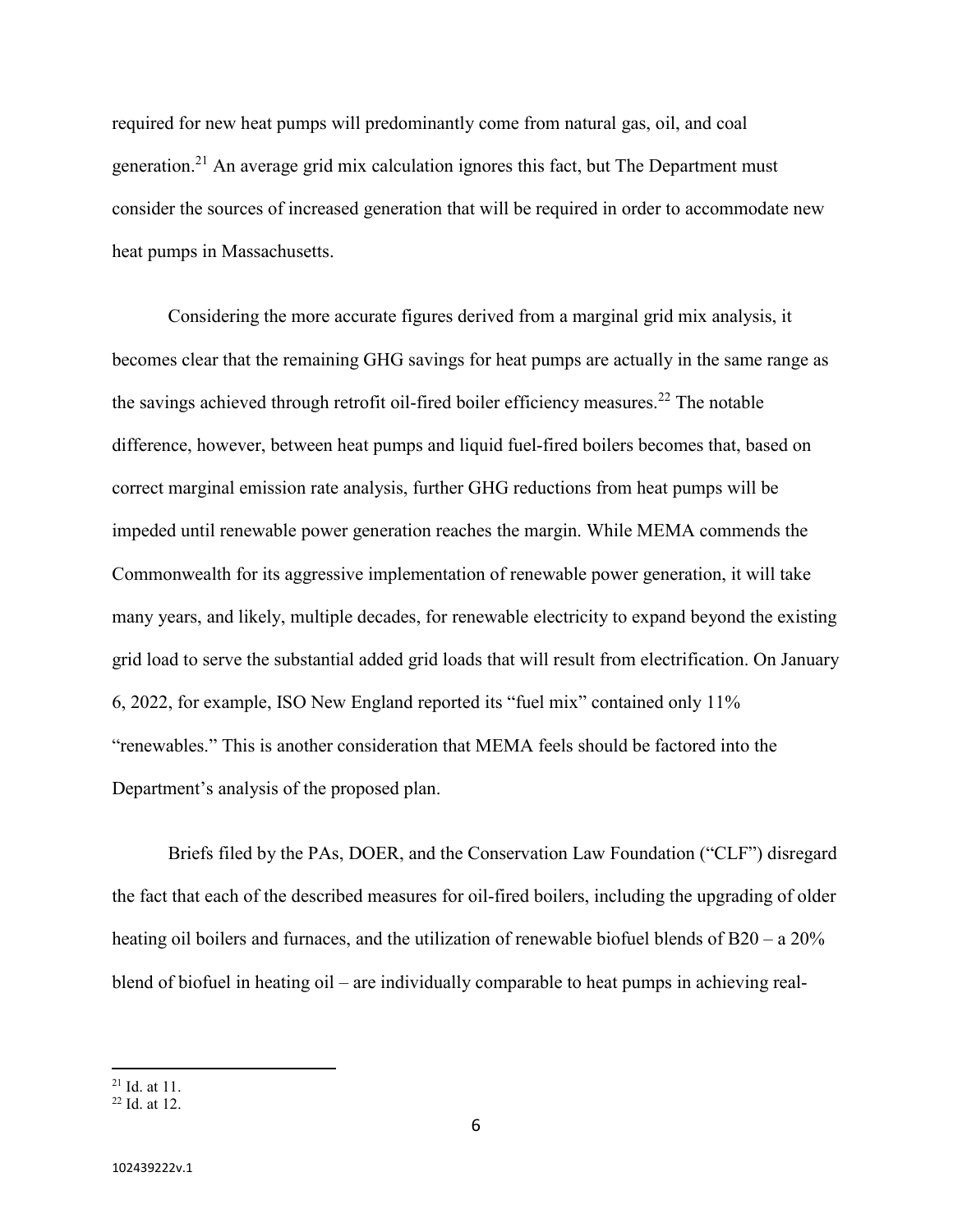world savings.<sup>23</sup> The combination of new heating oil equipment efficiency and biofuel, even at just B20, achieves immediate and superior GHG savings compared to heat pumps, and will continue to widen the lead in achieving real GHG savings as biofuel concentrations increase.<sup>24</sup> Biofuel and new high efficiency heating oil equipment are valuable tools that can help the Commonwealth achieve its energy efficiency goals and The Department should preserve any incentives that will encourage their use during the three -year plan.

# **C. Eliminating Existing Heating Oil Incentives will be Particularly Harmful to Low-Income Residents and Residents in Environmental Justice Communities**

MEMA shares the concerns raised by the CLF in its Initial Brief, as well as other parties in this matter, regarding the particularly harsh impact of energy costs on low-income residents and residents in environmental justice ("EJ") communities.<sup>25</sup> Eliminating the existing heating oil equipment incentives in the Mass Save program will only exacerbate the problem of high energy costs for particularly vulnerable residents. Therefore, MEMA urges The Department to retain these critically important incentives.

Providing Mass Save Rebates in the 2022-2024 Three-Year Energy Efficiency Plan for heating oil equipment that utilizes biofuels will help meet the needs of low-and-moderate income families whom CLF correctly asserts "experience a disproportionate share of the burden from energy use" and "experience higher exposure to pollution and higher rates of pollution-rated illnesses such as asthma."<sup>26</sup> The existing Mass Save incentives for high efficiency oil heating equipment provide a pathway to mitigate these problems and, therefore, the incentives should remain in place.

<sup>23</sup> Id. at 14.

<sup>&</sup>lt;sup>24</sup> Exhibit-MEMA-MF at 3.

<sup>25</sup> CLF Initial Brief at 18.

<sup>26</sup> Id.